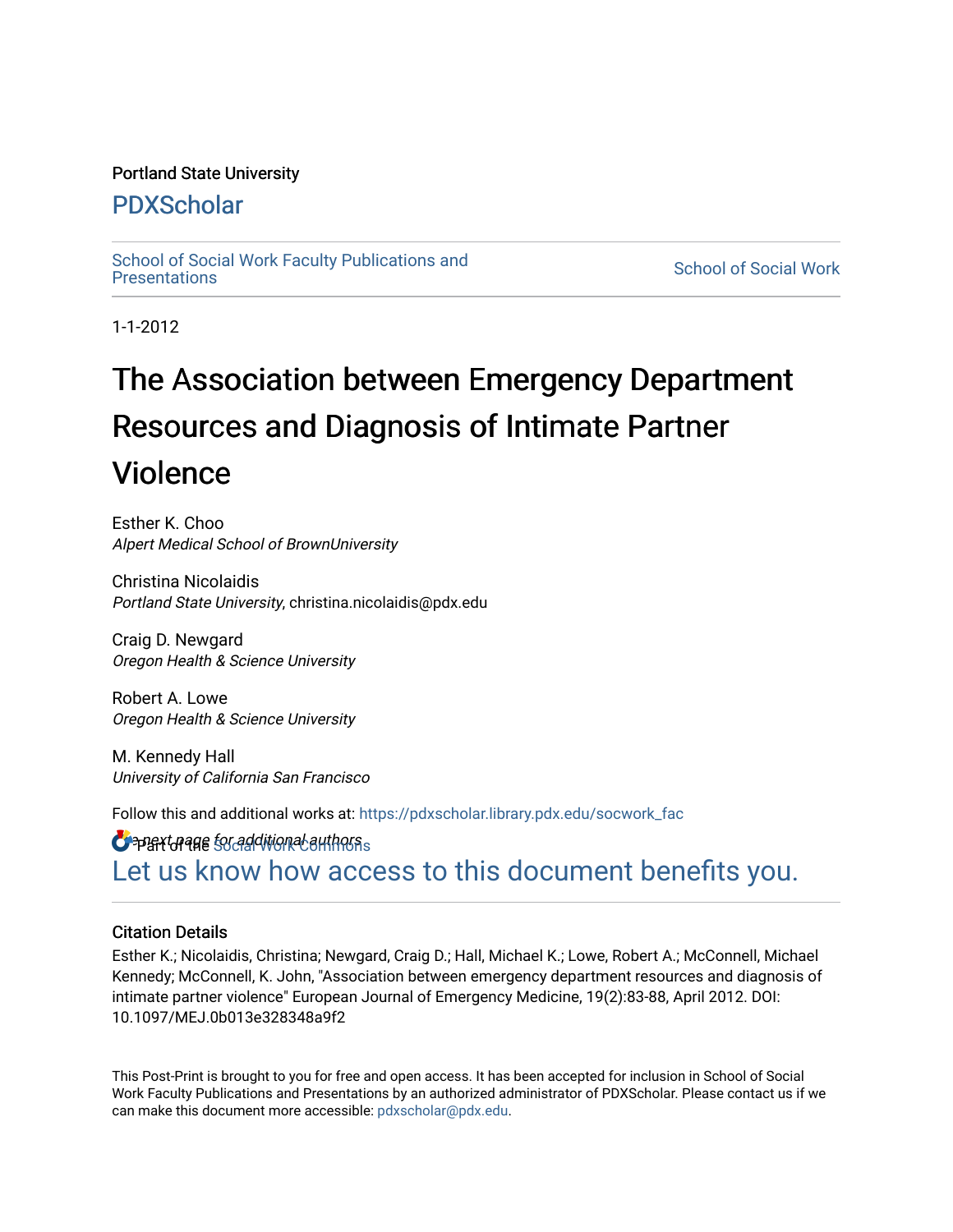## Authors

Esther K. Choo, Christina Nicolaidis, Craig D. Newgard, Robert A. Lowe, M. Kennedy Hall, and Kenneth J. McConnell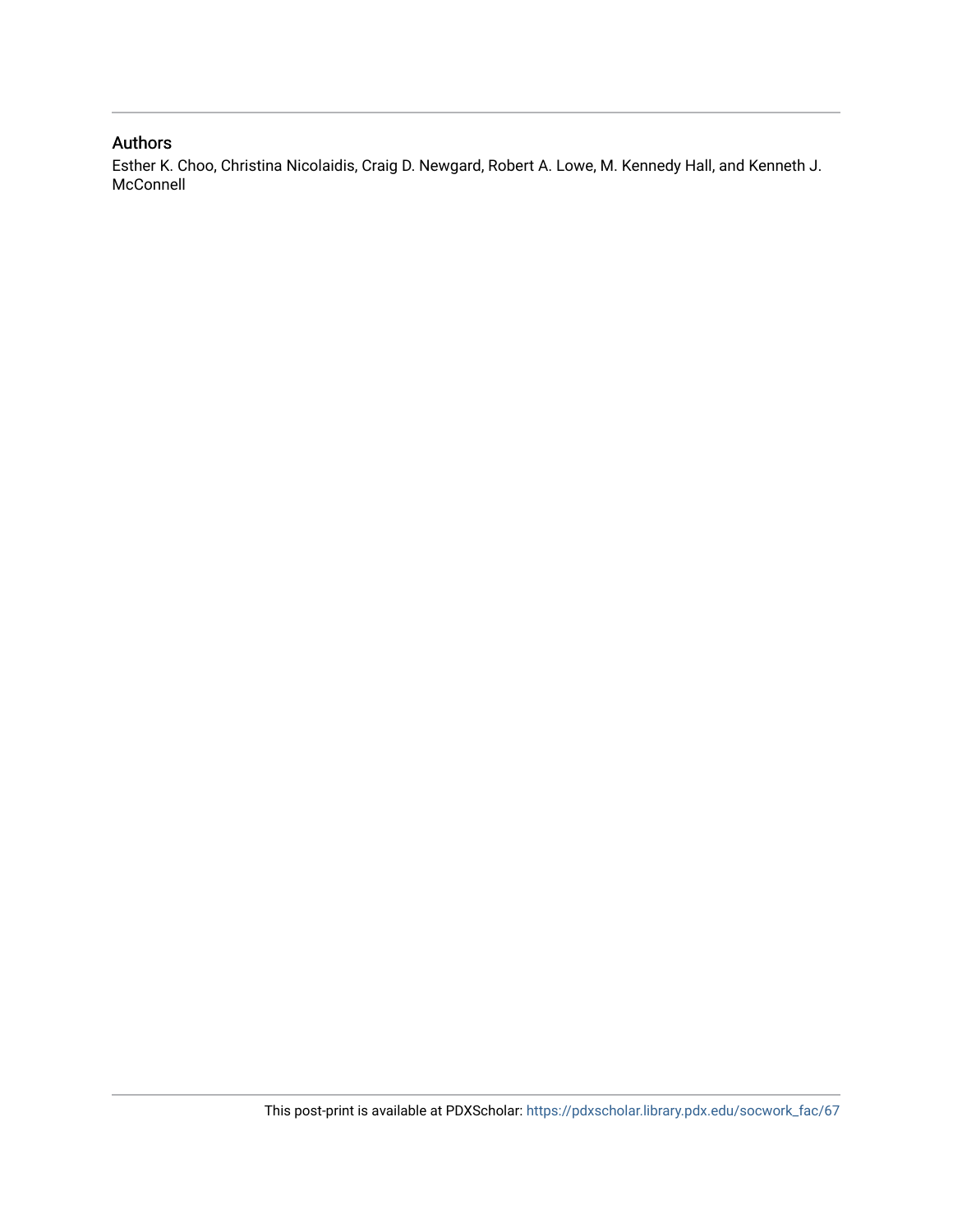# **The Association between Emergency Department Resources and Diagnosis of Intimate Partner Violence**

## **Esther K. CHOO**1,§, **Christina NICOLAIDIS**2, **Craig D. NEWGARD**3, **Robert A. LOWE**3, **M. Kennedy HALL**4, and **Kenneth J. MCCONNELL**<sup>3</sup>

<sup>1</sup> Department of Emergency Medicine, Rhode Island Hospital, Alpert Medical School of Brown University, Providence, RI. Address: 55 ClaverickStreet, 2<sup>nd</sup> Floor, Department of Emergency Medicine, Providence, RI, 02903. Esther\_Choo@brown.edu

<sup>2</sup> Department of Internal Medicine, Oregon Health & Science University, Portland, OR

<sup>3</sup> Center for Policy and Research in Emergency Medicine, Department of Emergency Medicine, Oregon Health & Science University, Portland, OR

<sup>4</sup> Department of Emergency Medicine, University of California San Francisco, San Francisco, CA

## **Abstract**

**Objective—There is little information about which intimate partner violence (IPV) policies and** services assist in the identification of IPV in the emergency department (ED). The objective of this study was to examine the association between a variety of resources and documented IPV diagnoses.

**Methods—**Using billing data assembled from 21 Oregon EDs from 2001 to 2005, we identified patients assigned a discharge diagnosis of IPV. We then surveyed ED directors and nurse managers to gain information about IPV-related policies and services offered by participating hospitals. We combined billing data, survey results and hospital-level variables. Multivariate analysis assessed the likelihood of receiving a diagnosis of IPV depending on the policies and services available.

**Results—**In 754,597 adult female ED visits, IPV was diagnosed 1,929 times. Mandatory IPV screening and victim advocates were the most commonly available IPV resources. The diagnosis of IPV was independently associated with the use of a standardized intervention checklist (OR 1.71, 95% CI 1.04–2.82). Public displays regarding IPV were negatively associated with IPV diagnosis (OR 0.56, 95% CI 0.35–0.88).

**Conclusions—**IPV remains a rare documented diagnosis. Most common hospital-level resources did not demonstrate an association with IPV diagnoses; however, a standardized intervention checklist may play a role in clinicians' likelihood diagnosing IPV.

## **Keywords**

domestic violence; spouse abuse; battering; hospital services; emergency medicine

## **Introduction**

Intimate partner violence (IPV) has been described as a health care problem of epidemic proportions, occurring in an estimated 1.9 million U.S. women each year and in 25% of U.S.

<sup>§</sup>Corresponding author.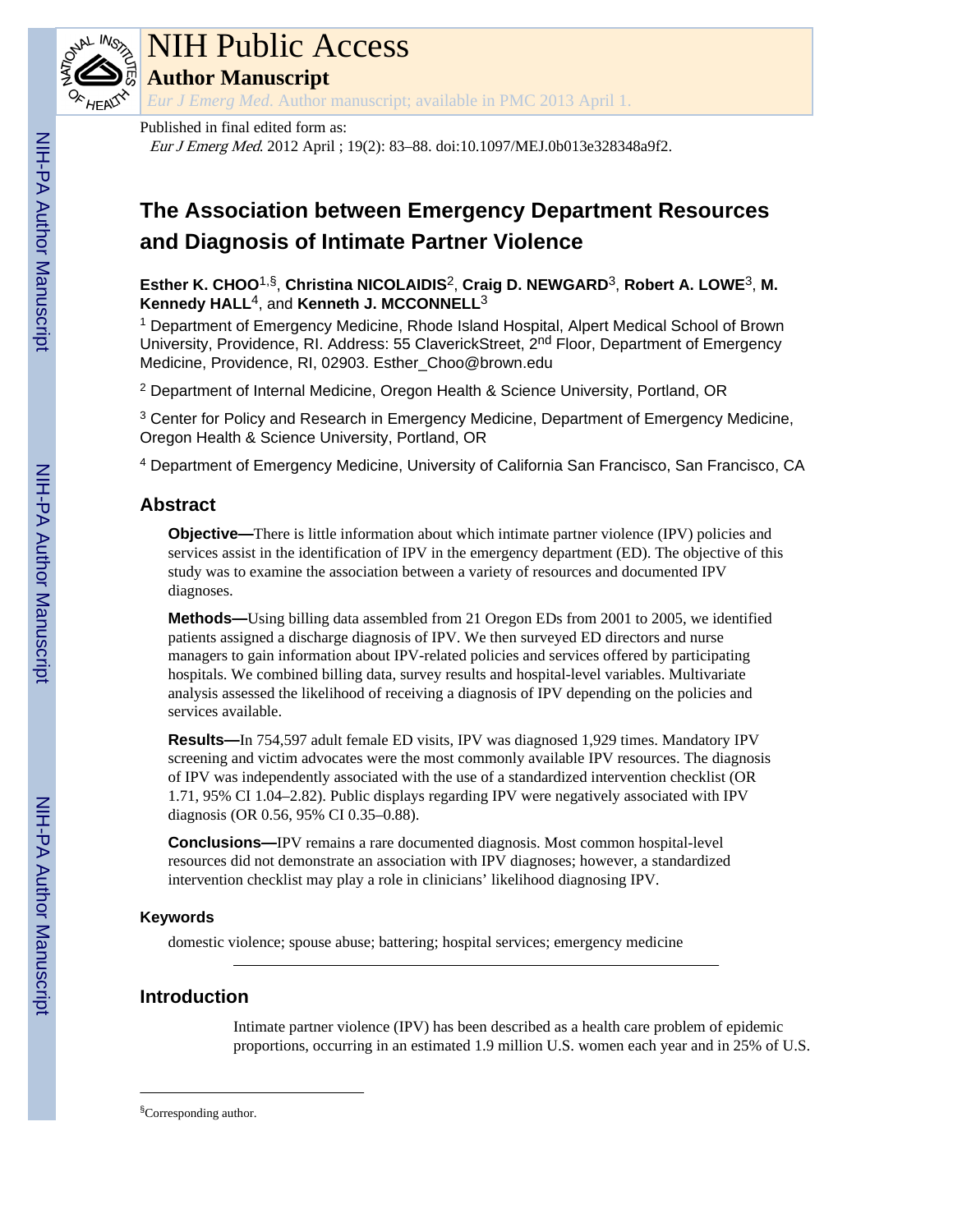women over their lifetime<sup>[1–4]</sup>. The consequences are wide-ranging and profound. IPV adversely affects eight of ten of the leading health indicators identified by the Department of Health and Human Services and is responsible for an estimated \$4.1 billion in direct medical and mental health care costs[5].

The Joint Commission, which accredits and certifies U.S. healthcare organizations, has defined basic standards for policies and procedures to increase the identification of IPV within emergency departments (EDs) [6]. Specific means of meeting the standards vary widely. A comprehensive hospital IPV program may include a physical environment that encourages awareness and reporting of abuse, ongoing training programs for clinical staff, a written hospital policy for the assessment and management of IPV, and advocacy services to assist victims with legal counsel, counselling, and safe shelter[7]. However, most hospitals do not maintain a full menu of services; fewer than half of EDs have algorithms for the management of abused women[8]. With little evidence about which practices translate into increased identification and treatment of abuse[9], hospitals with limited resources have little on which to base decisions about selective use of policies and services.

ED visits represent a great opportunity to identify IPV. The ED sees a disproportionately high prevalence of IPV [2, 10–13] and is a frequent point of contact for victims of abuse in the period before IPV escalates to police intervention or homicide[14, 15]. The objective of this study was to examine availability of a variety of hospital-based IPV policies and services among Oregon hospitals and assess their association with the ED diagnosis of IPV. Given the paucity of existing information regarding the effectiveness of specific IPV-related resources, this study was aimed at examining potential associations between IPV and hospital services and policies, rather than testing a priori hypotheses.

## **Methods**

#### **Study Design**

This was an observational study with two main components: first, secondary analysis of previously collected administrative billing data from 21 Oregon EDs and second, standardized telephone survey of ED directors and nurse managers at the same hospitals. Survey data were merged with billing data, hospital-level information, and zip-code based demographic information. The study was approved by our institutional review board.

#### **Study Setting and Population**

The data were electronic claims records from a purposive sample of hospitals representing a range of practice settings[16]. A number of factors were considered in selecting participating hospitals, including patient volume, urban versus rural location, and the region of Oregon where hospitals were located. The final dataset contained information on 2,228,169 visits to 21 Oregon EDs between August 1, 2001 and February 28, 2005, a total of 42 months, representing about 52% of all visits to Oregon's 57 EDs.

We targeted ED directors and nurse managers for participation in the telephone survey, reasoning that they would be most familiar with current ED protocols and services. Our final response rate was 100% (21 out of 21 EDs in the billing dataset).

We chose to limit this study to women because use of IPV-related ICD-9 codes in male patients and ED IPV policies around male victims were too rare for a meaningful analysis. Due to the inability to accurately differentiate between IPV and elder abuse using administrative data, we limited the analysis to patients less than 65 years of age.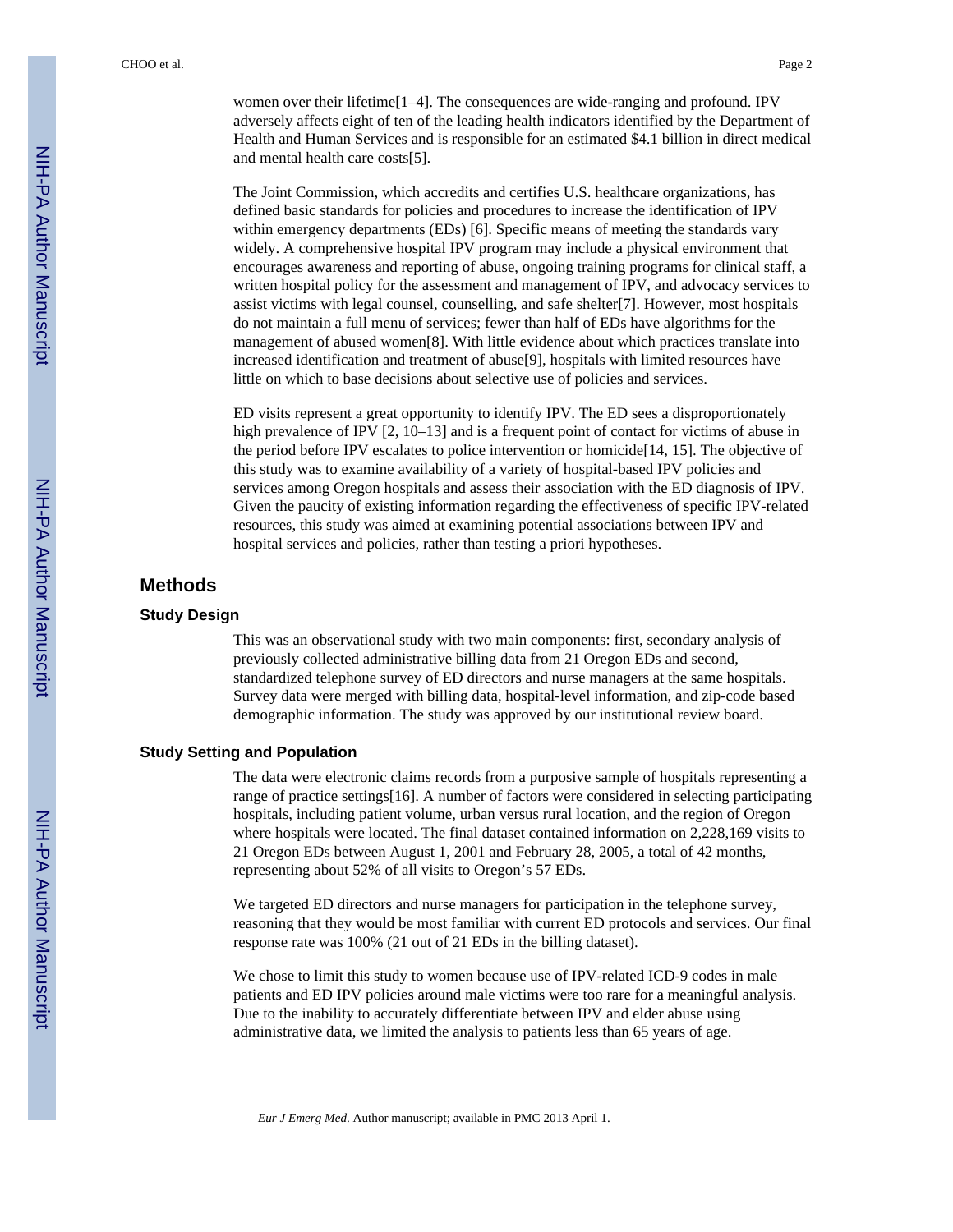#### **Measurements**

The billing dataset included standard administrative fields such as patient demographics, hospital disposition, and discharge diagnoses. In addition, unemployment rate was acquired for all Oregon zip codes from Nielsen Claritas Services for the years 2001–2004. Data for 2005 were unavailable so were imputed using linear extrapolation. Hospital-level variables, including bed size and urban/rural designation, were obtained from the Office for Oregon Health Policy and Research.

The survey tool was adapted from the "Delphi Instrument for Hospital-Based Domestic Violence Programs" developed by the Agency for Healthcare Research and Quality using a panel of IPV experts; in field testing, it was found to have high inter-rater reliability[17]. We limited our survey to 6 questions addressing resources most relevant to the ED setting (Figure 1). Prior to implementation, the survey was pilot tested among ED staff unaffiliated with the study.

The telephone survey was administered to ED directors and nurse managers over a onemonth period from September to October, 2008. One person was interviewed at each site, based on availability. To characterize the resources available during the period represented by the ED billing data (2001–2005), we asked the respondent if a resource was present and if so, whether it had been implemented before, during or after the study period. If the policies or services were known to have been implemented after 2005, they were considered absent.

Our outcome was the ED diagnosis of IPV as identified and coded by clinicians. Various ICD-9 code groupings have been used to capture IPV diagnoses[18–20]. We defined abuse by ICD-9 codes of 995.80–995.83 (adult maltreatment; physical, emotional/psychological, and sexual abuse), 995.85 (multiple forms of abuse) and/or the external cause of injury code E967.3 (by spouse or partner, ex-spouse or ex-partner).

#### **Data Analysis**

To minimize bias associated with complete case analysis and to allow inclusion of all eligible observations in the sample, we assigned values to missing data points in the dataset using multiple imputation [21, 22]. Multiple imputation, which estimates missing values by examining existing patterns of other covariates, has been used in many areas of clinical research [23, 24].

We used descriptive statistics to characterize the sample and multivariable logistic regression to test the association between hospital resources and diagnosis of IPV. We selected variables that had previously described associations with IPV or that were logical potential predictors of IPV, including age, injury, and insurance status (as a measure of socioeconomic status). Hospital-level characteristics that might influence the availability of resources were also incorporated into the model, including bedsize and rural/urban setting. To account for the non-independence of observations at hospitals, standard errors were adjusted by clustering at the hospital level. We assessed multicollinearity with Eigenvalues and goodness-of-fit with the Hosmer-Lemeshow statistic.

Statistical significance was defined as a probability of a type I error of less than 5% (2 tailed). Results are expressed as odds ratios (ORs) with 95% confidence intervals (CIs). Analyses were conducted with Stata, version 10.1 (StataCorp LP, College Station, TX).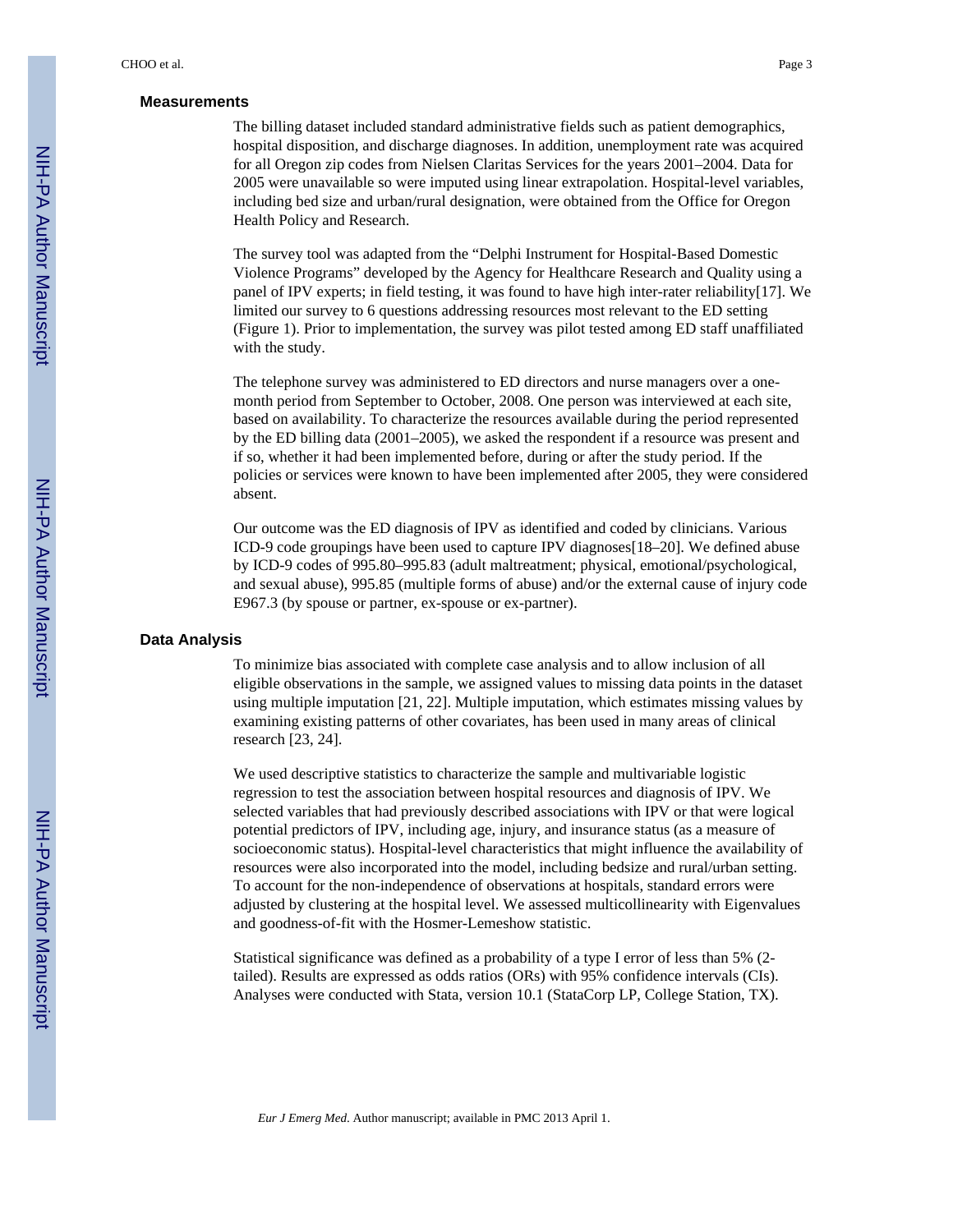## **Results**

There were 754,597 adult female ED visits to the 21 hospitals in our database over the 42 month study period. IPV was a recorded diagnosis 1,929 times (0.26% of visits). Descriptive results are displayed in Table 1. Results of the ED survey are shown in Table 2. Most hospitals (81%) had a policy mandating screening in the ED and some level of on-site victim advocacy (76%), whether part-time or full-time. Regular clinician education about IPV (48%) and use of public display materials related to IPV (48%) were also common among the hospitals in our study.

The results of the multivariate analysis are shown in Table 3. Younger age and black and other non-white race were independently associated with greater odds of receiving an IPV diagnosis. Compared to patients with commercial insurance, Medicaid enrollees and the uninsured were more likely to receive a diagnosis of IPV. Of the hospital policies and services assessed, only one was independently associated with increased odds of receiving an IPV diagnosis: a standardized intervention checklist for the management of IPV (OR 1.71, 95% CI 1.04–2.82). The use of public displays regarding IPV was associated with decreased odds of receiving an IPV diagnosis (OR 0.56, 95% CI 0.35–0.88). We did not find an association between IPV diagnosis and the presence of an IPV policy (OR 1.48, 95% CI 0.70–3.14), clinician training (OR 1.12, 95% CI 0.70–1.80), ED advocacy (OR 1.00, 95% CI 0.37–2.69), or standardized screening questions (OR 0.82, 95% CI 0.42–1.62).

## **Discussion**

In this study of Oregon EDs, we found an extremely low rate of identification of IPV and no association between identification rates and many recommended hospital IPV policies and services. We did find a positive association between use of a standardized intervention checklist and ED diagnosis of IPV. It may not be intuitive that an intervention checklist may influence clinicians' ability to diagnose IPV; after all, one must first identify IPV in order to use a checklist. However, fear of "opening Pandora's Box" has long been recognized as an important barrier to providers assessing for IPV[25]. Clinicians have been shown to respond with uncertainty to disclosures of abuse and to have difficulty following through with formal diagnoses or referrals to services[26]. Our findings may reflect that clinicians are empowered to identify IPV when they know they can respond with definitive action.

Standardized resources such as an intervention checklist [27, 28] are attractive for a number of reasons. They can be administered with good reproducibility by any practitioner, providing consistency of care in a chaotic, high-acuity setting. They are low-technology and inexpensive so can be implemented in EDs of any size. As with the Pronovost checklist [29], which reminds physicians of the minimum requirements for sterile central line placement, an intervention checklist has the potential to be powerful tool reminding ED clinicians to take basic, critical steps for victims of violence: assess immediate safety, ask about children at home at risk for abuse, offer IPV counselling services or safe shelter, remind the patient to call 911 should they feel unsafe. These actions may seem mere common sense, but clinicians rarely perform them[15].

Education of clinicians did not show an association with IPV diagnosis in our study, similar to prior research demonstrating only short-term gains in IPV identification or referrals after educational interventions, even with rigorous training[30, 31]. On-site victim advocacy services also were not associated with IPV diagnosis in the ED. It may be that advocates take ownership in cases of abuse and minimize the physician's role, decreasing physician documentation of abuse. Alternatively, the lack of association may be related to the fact that,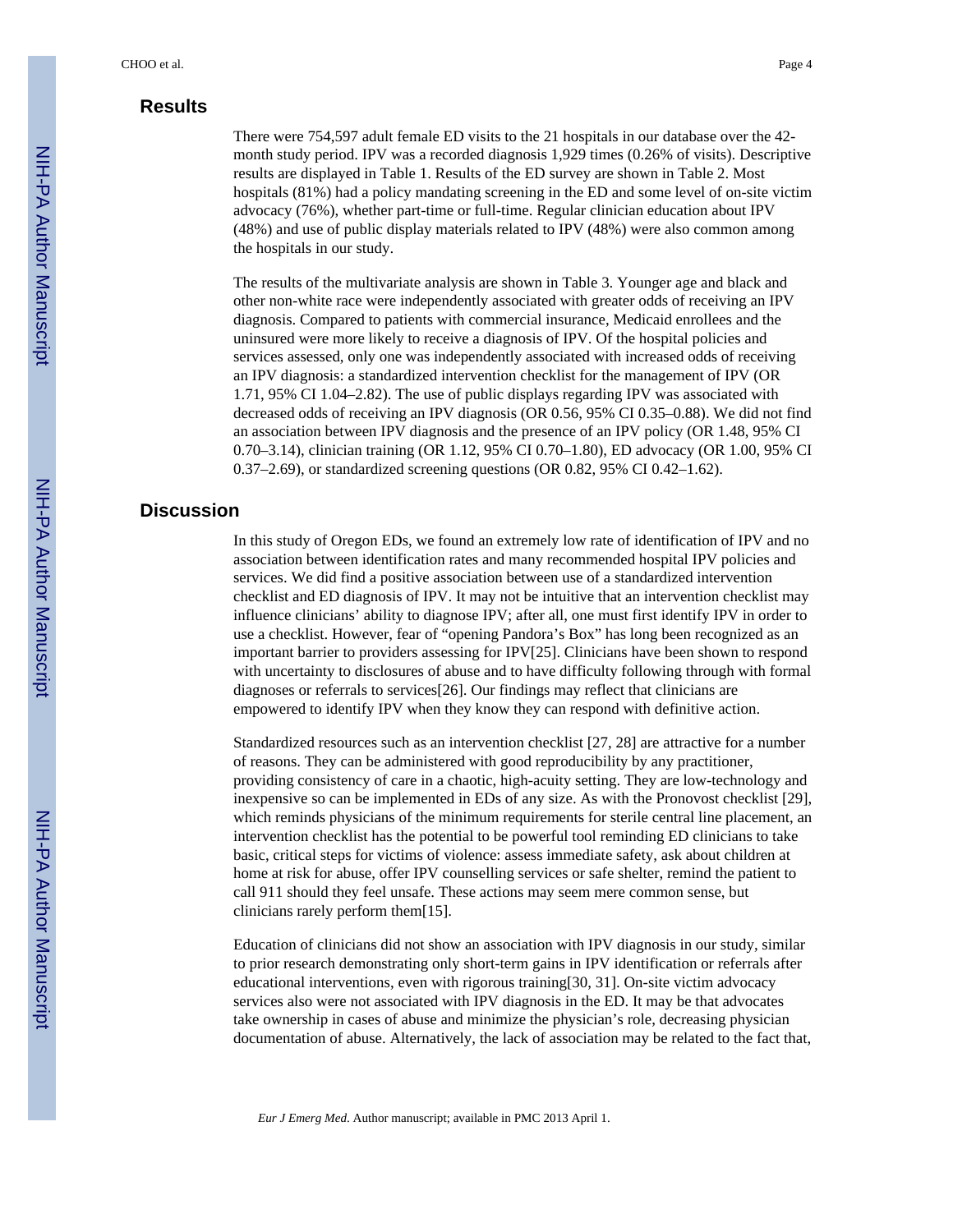in many EDs, the advocacy role is assumed by staff with many other responsibilities who may not be consistently available to address IPV.

We did not find associations between a formal screening policy or the use of standardized screening questions and IPV diagnosis. Despite the lack of evidence supporting effectiveness of IPV screening[32, 33], there is compelling logic for screening[34, 35] and routine assessment for victimization is supported by most major medical societies[36]. However, requiring screening questions does not guarantee that clinicians consistently or effectively implement them, nor that they respond appropriately to disclosures of abuse[26]. Our findings may reflect that mandating screening without providing effective and accessible means of intervening will have a limited impact on victims.

The use of posters or brochures has been described as part of an integrated approach to improving clinical identification of IPV[31, 37]. We found a negative association between the use of public displays and the diagnosis of IPV, findings similar to a previous study[38] in which fewer women stated they would disclose abuse after IPV posters and hotline cards were put on display. It may be that patients who obtain IPV resources from such materials feel they no longer need to discuss violence with a clinician, or that public displays inadvertently project an unwelcoming message to victims. Another possibility is that public displays, which require minimal expense or personnel involvement, represent a passive approach to addressing violence or lack of other resources.

#### **Limitations**

Our primary outcome, the presence of a discharge diagnosis of IPV, is only as accurate as the documentation and coding practices of clinicians. The comparison group must include victims who were not identified or who were not documented due to diagnostic uncertainty. Others may have been definitively diagnosed and treated for abuse, but without adequate documentation. On the other hand, IPV is known to be under-diagnosed in the ED, and our findings are consistent with prior studies showing extremely low rates of detection[20].

Having a policy or service in place does not mean it was used with all patients. Larkin et al found that a "mandatory" screening policy was used in only 30% of patients [39]. If providers at times failed to implement "standard" policies or services, this would likely weaken the strength of a true association and may have contributed to the lack of association we found with many of the resources and IPV detection in our analysis.

Our survey instrument was not a validated assessment tool. Although we reference the Delphi instrument, the full 78-item survey was impractical for use and most of the content was not directly relevant to the ED setting, which was the focus of this study.

Our findings may also be limited by recall bias. ED directors or nurse managers may have been more likely to report the presence of resources when uncertain. Further, since we were attempting to correlate services with data obtained between 2001 and 2005, we asked survey participants to think back several years, creating more potential for error. However, our questions did not demand knowledge of specifics; we asked about broad date ranges rather than specific dates.

Because our study was limited to the state of Oregon, the findings may not be fully generalizable. However, the hospitals sampled represented a range of practice settings, with varying bed sizes, trauma capabilities, and urban and rural locations. Furthermore, the characteristics of the identified IPV victims in our sample are consistent with prior studies of IPV victims in the ED, and estimates of IPV incidence and prevalence in the state of Oregon are comparable to national statistics[40]. General characteristics of the patients diagnosed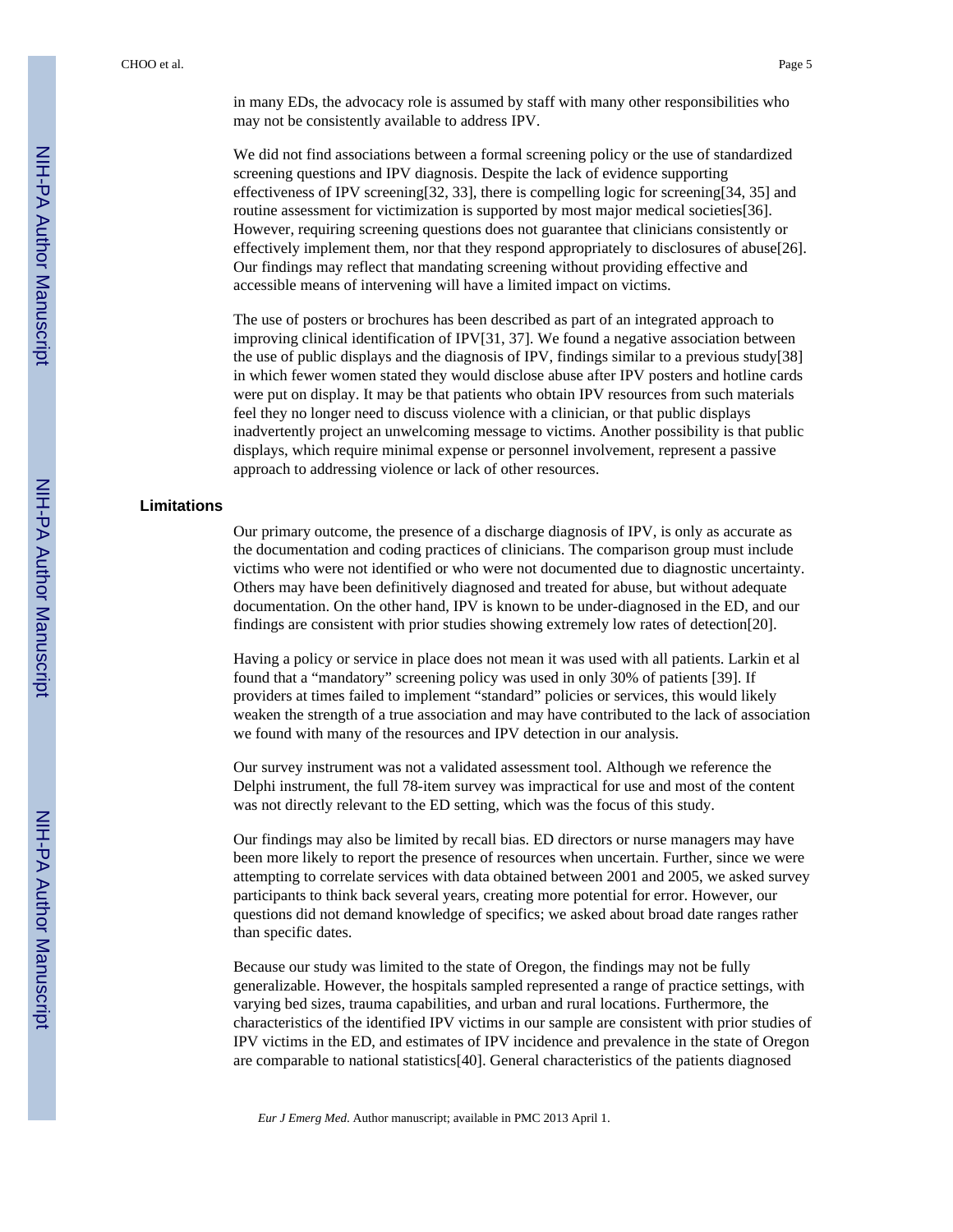with IPV, including disparities in race and clinical profile, were also similar to those noted in previous ED studies[10, 41–43].

#### **Conclusions**

IPV is still extremely under-recognized in ED settings. A standardized intervention checklist is one resource that may aid in the identification of victims of IPV. Targeting effective hospital-level IPV resources for use in the ED setting may help to increase detection of IPV, a first step in addressing the healthcare needs of abused women. Further studies are needed to prospectively test the effectiveness of individual and combination resources for addressing IPV among ED patients.

#### **Acknowledgments**

Grant Support: This work was supported in part by the National Heart, Lung, and Blood Institute, supplement to U01/HL-04-001 "Training Core – Resuscitation Research" and the National Institutes of Health (NIH) Health Disparities Loan Repayment Program.

#### **References**

- 1. Greenfeld, L.; Rand, M.; Craven, D.; Klaus, P.; Perkins, C.; Ringel, C., et al. Violence by intimates: analysis of data on crimes by current or former spouses, boyfriends, and girlfriends. Bureau of Justice Statistics; 1998.
- 2. Coker A, Smith P, Bethea L, King M, McKeown R. Physical health consequences of physical and psychological intimate partner violence. Arch Fam Med. 2000; 9:451–457. [PubMed: 10810951]
- 3. Tjaden, P.; Thoennes, N. Full report on the prevalence, incidence, and consequences of violence against women. Washington D.C: 2000.
- 4. Costs of Intimate Partner Violence Against Women in the United States. Atlanta (GA): National Center for Injury Prevention and Control, Centers for Disease Control and Prevention; 2003.
- 5. DHHS. National Center for Injury Prevention and Control: Costs of Intimate Partner Violence Against Women in the United States. Atlanta (GA): Centers for Disease Control and Prevention; 2003.
- 6. Flitcraft A. Physicians and domestic violence: challenges for prevention. Health Aff. 1993; 12:154– 161.
- 7. Consensus Guidelines: On Identifying and Responding to Domestic Violence Victimization in Health Care Settings. San Francisco, CA: Family Violence Prevention Fund; 2004.
- 8. Conti CT Sr. Emergency departments and abuse: policy issues, practice barriers, and recommendations. J Assoc Acad Minor Phys. 1998; 9:35–39. [PubMed: 9648424]
- 9. Datner EM, O'Malley M, Schears RM, Shofer FS, Baren J, Hollander JE. Universal screening for interpersonal violence: inability to prove universal screening improves provision of services. Eur J Emerg Med. 2004; 11:35–38. [PubMed: 15167191]
- 10. Dearwater SR, Coben JH, Campbell JC, Nah G, Glass N, McLoughlin E, et al. Prevalence of intimate partner abuse in women treated at community hospital emergency departments. JAMA. 1998; 280:433–438. [PubMed: 9701078]
- 11. McCloskey L, Lichter E, Ganz M, Williams C, Gerber M, Sege R, et al. Intimate partner violence and patient screening across medical specialties. Academic Emergency Medicine. 2005; 12:712– 722. [PubMed: 16079424]
- 12. Weinsheimer RL, Schermer CR, Malcoe LH, Balduf LM, Bloomfield LA. Severe intimate partner violence and alcohol use among female trauma patients. J Trauma. 2005; 58:22–29. [PubMed: 15674145]
- 13. Control NCfIPa. Costs of Intimate Partner Violence Against Women in the United States. Atlanta (GA): Centers for Disease Control and Prevention; 2003.
- 14. Kothari CL, Rhodes KV. Missed opportunities: emergency department visits by police-identified victims of intimate partner violence. Ann Emerg Med. 2006; 47:190–199. [PubMed: 16431233]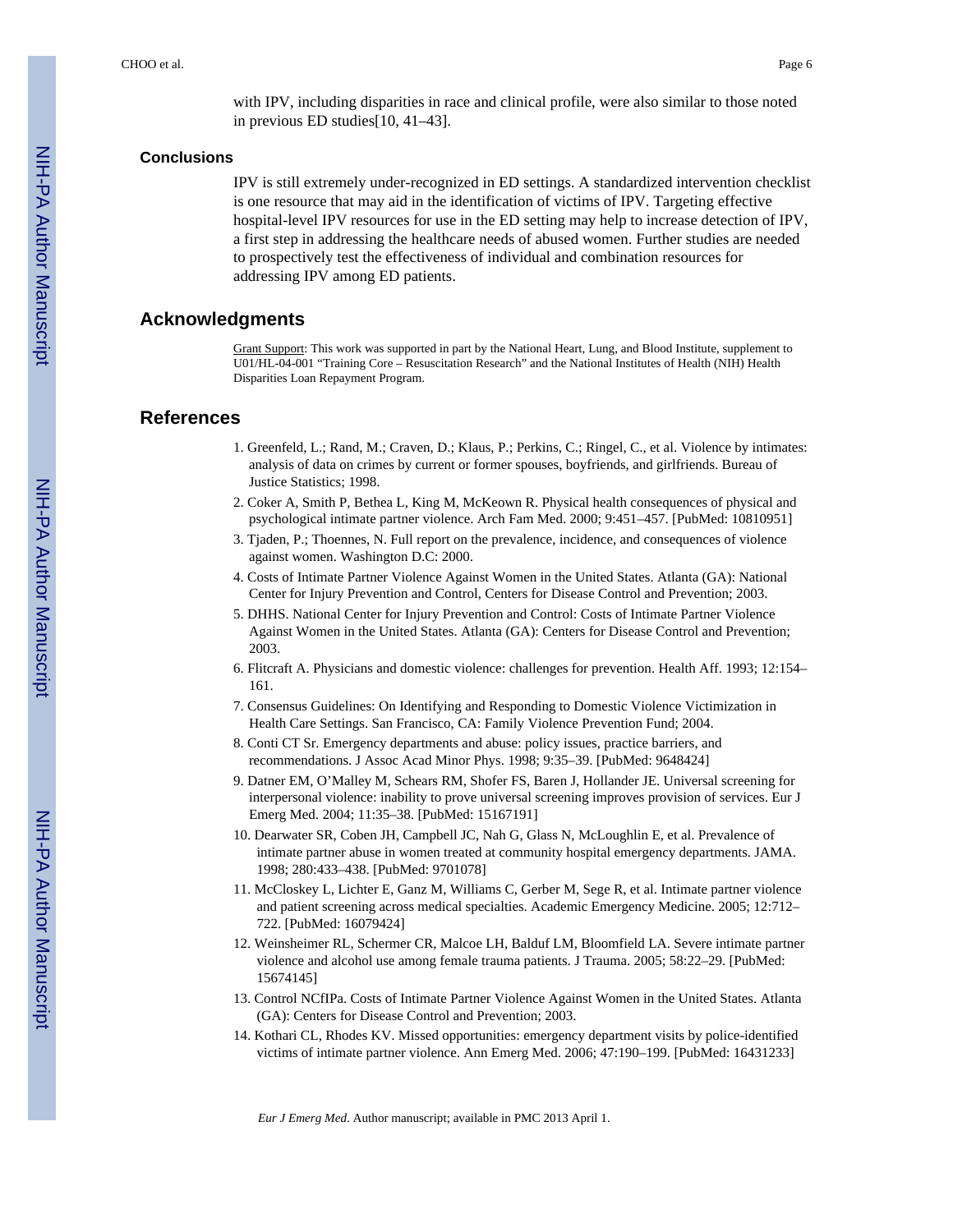- 15. Wadman M, Muelleman R. Domestic violence homicides: ED use before victimization. Am J Emerg Med. 1999; 17:689–691. [PubMed: 10597091]
- 16. Lowe RA, McConnell KJ, Vogt ME, Smith JA. Impact of Medicaid cutbacks on emergency department use: the Oregon experience. Ann Emerg Med. 2008; 52:626–634. [PubMed: 18420305]
- 17. Evaluating Domestic Violence Programs. AHRQ. Agency for Healthcare Research and Quality; August 1.<http://www.ahrq.gov/research/domesticviol/>
- 18. Schafer SD, Drach LL, Hedberg K, Kohn MA. Using diagnostic codes to screen for intimate partner violence in Oregon emergency departments and hospitals. Public Health Rep. 2008; 123:628–635. [PubMed: 18828418]
- 19. Biroscak BJ, Smith PK, Roznowski H, Tucker J, Carlson G, Biroscak BJ, et al. Intimate partner violence against women: findings from one state's ED surveillance system. Journal of Emergency Nursing. 2006; 32:12–16. [PubMed: 16439281]
- 20. Btoush R, Campbell JC, Gebbie KM, Btoush R, Campbell JC, Gebbie KM. Visits coded as intimate partner violence in emergency departments: characteristics of the individuals and the system as reported in a national survey of emergency departments. J Emerg Nurs. 2008; 34:419– 427. [PubMed: 18804715]
- 21. Rubin DB, Schenker N. Multiple imputation in health-care databases: an overview and some applications. Stat Med. 1991; 10:585–598. [PubMed: 2057657]
- 22. Newgard CD, Haukoos JS. Advanced statistics: missing data in clinical research--part 2: multiple imputation. Acad Emerg Med. 2007; 14:669–678. [PubMed: 17595237]
- 23. Moore L, Lavoie A, LeSage N, Liberman M, Sampalis JS, Bergeron E, et al. Multiple imputation of the Glasgow Coma Score. J Trauma. 2005; 59:698–704. [PubMed: 16361915]
- 24. Shaffer ML, Chinchilli VM. Including multiple imputation in a sensitivity analysis for clinical trials with treatment failures. Contemp Clin Trials. 2007; 28:130–137. [PubMed: 16877049]
- 25. Sugg NK, Inui T. Primary care physicians' response to domestic violence. Opening Pandora's box. JAMA. 1992; 267:3157–3160. [PubMed: 1593735]
- 26. Rhodes KV, Frankel RM, Levinthal N, Prenoveau E, Bailey J, Levinson W. "You're not a victim of domestic violence, are you?". Provider patient communication about domestic violence. Ann Intern Med. 2007; 147:620–627. [PubMed: 17975184]
- 27. Gerber M, Leiter K, Hermann R, Bor D. How and why community hospital clinicians document a positive screen for intimate partner violence: a cross-sectional study. BMC Fam Pract. 2005; 6:48. [PubMed: 16297245]
- 28. Guidelines for Clinical Assessment and Intervention. Appendix 1. Family Violence Prevention Fund. April 15. 2011<http://endabuse.org/userfiles/file/HealthCare/ClinicalAssessment.pdf>
- 29. Pronovost P, Needham D, Berenholtz S, Sinopoli D, Chu H, Cosgrove S, et al. An intervention to decrease catheter-related bloodstream infections in the ICU. N Engl J Med. 2006; 355:2725–2732. [PubMed: 17192537]
- 30. Campbell JC, Coben JH, McLoughlin E, Dearwater S, Nah G, Glass N, et al. An evaluation of a system-change training model to improve emergency department response to battered women. Acad Emerg Med. 2001; 8:131–138. [PubMed: 11157288]
- 31. Dienemann J, Trautman D, Shahan JB, Pinnella K, Krishnan P, Whyne D, et al. Developing a domestic violence program in an inner-city academic health center emergency department: the first 3 years. J Emerg Nurs. 1999; 25:110–115. [PubMed: 10097200]
- 32. USPSTF. Screening for family and intimate partner violence: recommendation statement. Ann Intern Med. 2004; 140:382–386. [PubMed: 14996680]
- 33. MacMillan HL, Wathen CN, Jamieson E, Boyle MH, Shannon HS, Ford-Gilboe M, et al. Screening for intimate partner violence in health care settings: a randomized trial. JAMA. 2009; 302:493–501. [PubMed: 19654384]
- 34. Nicolaidis C. Screening for family and intimate partner violence. Ann Intern Med. 2004; 141:81– 82. discussion 82. [PubMed: 15238384]
- 35. Lachs MS. Screening for family violence: what's an evidence-based doctor to do? Ann Intern Med. 2004; 140:399–400. [PubMed: 14996683]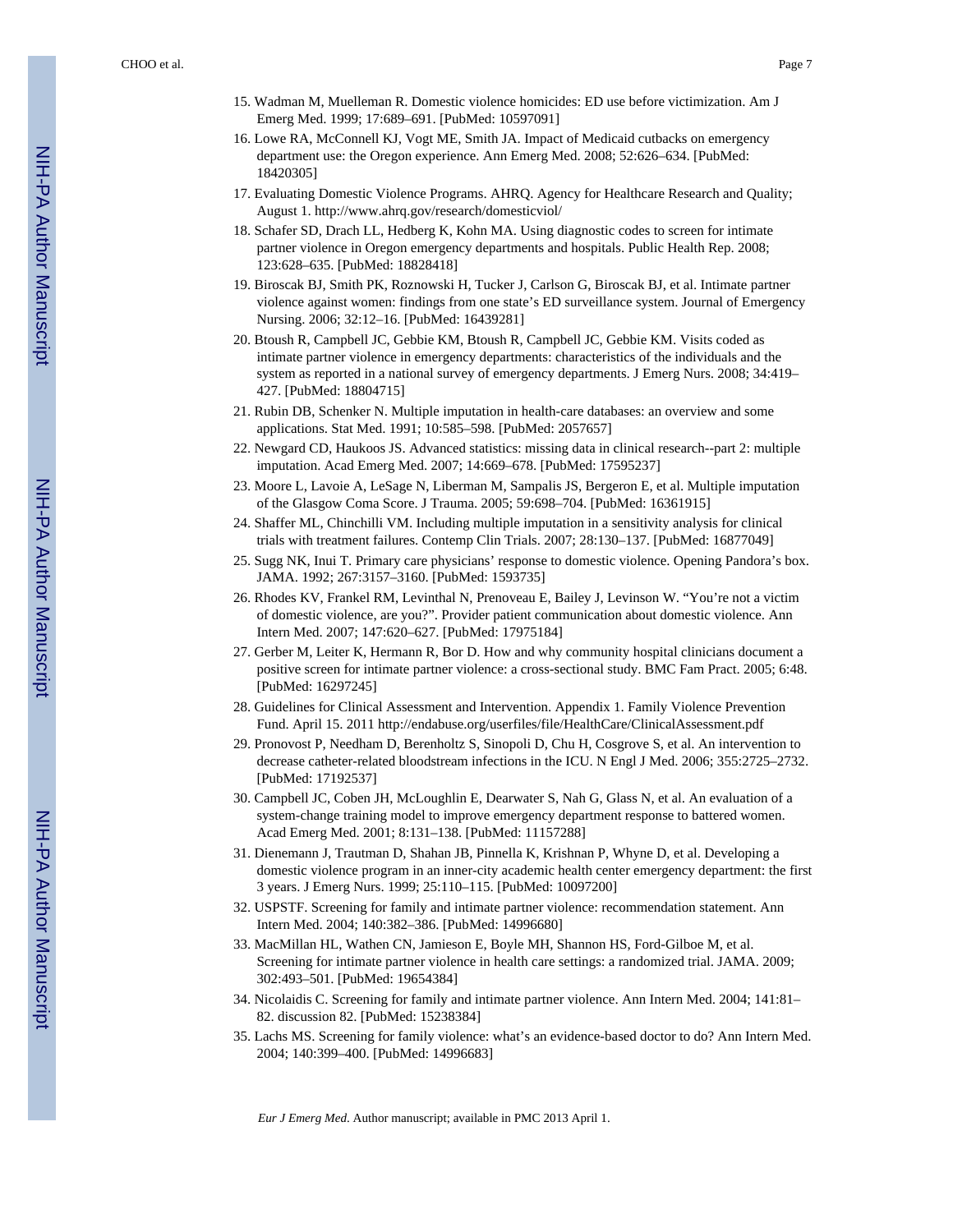- 36. Policy Statement: Domestic Family Violence. American College of Emergency Physicians; February 3. <http://www.acep.org/practres.aspx?id=29184>
- 37. Thompson RS, Rivara FP, Thompson DC, Barlow WE, Sugg NK, Maiuro RD, et al. Identification and management of domestic violence: a randomized trial. Am J Prev Med. 2000; 19:253–263. [PubMed: 11064229]
- 38. Bair-Merritt MH, Mollen CJ, Yau PL, Fein JA. Impact of domestic violence posters on female caregivers' opinions about domestic violence screening and disclosure in a pediatric emergency department. Pediatr Emerg Care. 2006; 22:689–693. [PubMed: 17110858]
- 39. Larkin GL, Hyman KB, Mathias SR, D'Amico F, MacLeod BA. Universal screening for intimate partner violence in the emergency department: importance of patient and provider factors. Ann Emerg Med. 1999; 33:669–675. [PubMed: 10339682]
- 40. Alexander, J.; Drach, L.; Kohn, M.; Mederios, L.; Millet, L.; Sullivan, A. Intimate Partner Violence in Oregon, findings from the Oregon Women's Health and Safety Survey. Portland, OR: Oregon Department of Human Services; 2004.
- 41. Ernst AA, Weiss SJ, Nick TG, Casalletto J, Garza A. Domestic violence in a university emergency department. South Med J. 2000; 93:176–181. [PubMed: 10701783]
- 42. Kramer A, Lorenzon D, Mueller G. Prevalence of intimate partner violence and health implications for women using emergency departments and primary care clinics. Womens Health Issues. 2004; 14:19–29. [PubMed: 15001185]
- 43. Lipsky S, Caetano R, Field CA, Bazargan S. The role of alcohol use and depression in intimate partner violence among black and Hispanic patients in an urban emergency department. Am J Drug Alcohol Abuse. 2005; 31:225–242. [PubMed: 15912713]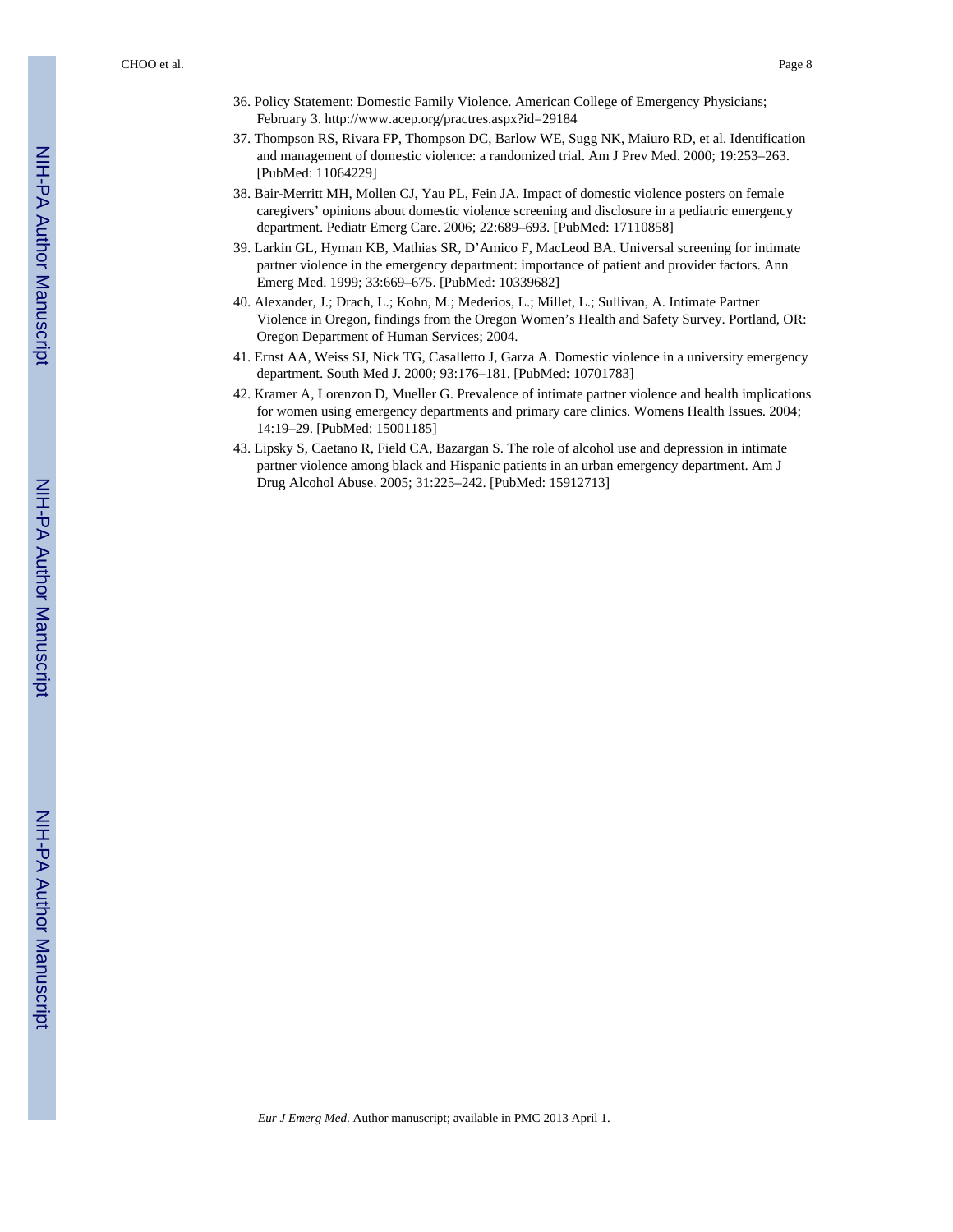- 1. Is there an official policy in place that requires mandatory screening of all women for domestic violence in the ED?
- 2. Does the hospital or ED provide regular, ongoing training on domestic violence for nurses and/or doctors working in the ED?
- 3. Are there posters and/or brochures on domestic violence on public display in your ED?
- 4. Does the ED use a standardized instrument, with at least three questions, to screen patients for domestic violence?
- 5. Is there a standard intervention checklist for staff to use/refer to when domestic violence victims are identified?
- 6. Are on-site victim advocacy services for domestic violence provided in the ED?

#### **Figure 1.**

#### Survey of ED Administrators\*

\* The term "domestic violence" was used for the survey, assuming that this term would be most familiar to clinicians.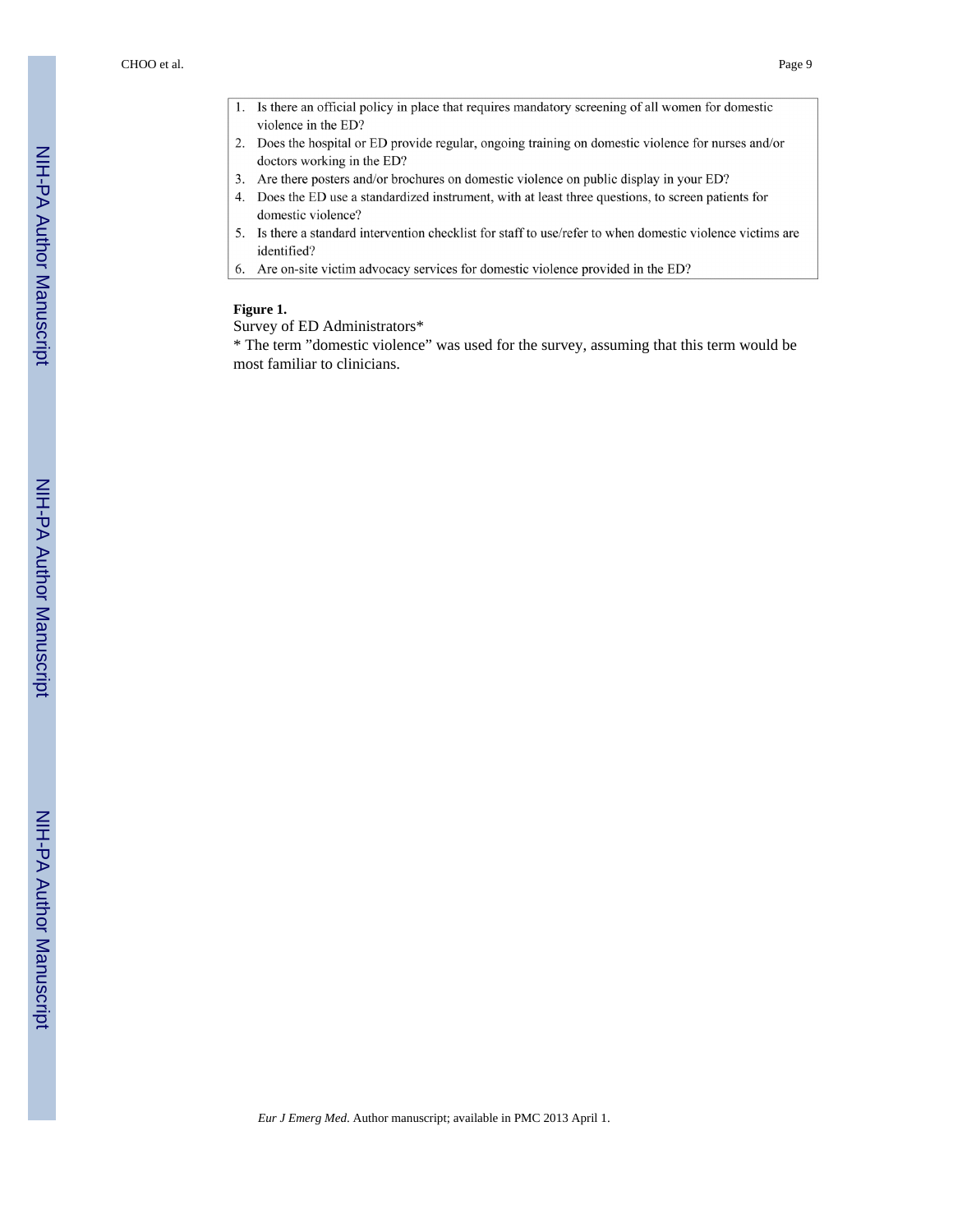**Table 1**

| Patient Characteristic | $\mathbf{P} \mathbf{V}$ + |                         | $\mathbb{P}\mathsf{V}^\perp$ |                            | P value |
|------------------------|---------------------------|-------------------------|------------------------------|----------------------------|---------|
|                        | Z                         | $\mathcal{S}_{\bullet}$ | Z                            | $\epsilon$                 |         |
| Total                  | 1,929                     | 100                     | 752,668                      | $\approx$                  |         |
| Age                    |                           |                         |                              |                            | 0.001   |
| $18 - 33$              | 985                       | 51                      | 314,813                      | 42                         |         |
| $34 - 49$              | 830                       | 43                      | 290,073                      | $\overline{39}$            |         |
| 50-64                  | 114                       | $\circ$                 | 147,782                      | $\Omega$                   |         |
| Race/Ethnicity         |                           |                         |                              |                            | 0.001   |
| Black                  | 177                       | $\circ$                 | 39,526                       | 5                          |         |
| Hispanic               | 85                        | 5                       | 39,456                       | 5                          |         |
| White                  | 1,573                     | 82                      | 644,773                      | 86                         |         |
| Other                  | S,                        | 4                       | 28,913                       | 4                          |         |
| Insurance              |                           |                         |                              |                            |         |
| Commercial             | 400                       | $\overline{z}$          | 279,992                      | 57                         | 0.001   |
| Medicare/Other         | 156                       | ${}^{\circ}$            | 118,922                      | $\overline{16}$            |         |
| Medicaid               | 836                       | 43                      | 222,790                      | $\boldsymbol{\mathcal{S}}$ |         |
| Uninsured              | 537                       | 28                      | 130,964                      | $\overline{1}$             |         |
| Percent unemployment   |                           |                         |                              |                            | 0.001   |
| $< 5.96\%$             | 857                       | $\ddot{4}$              | 374,686                      | $50\,$                     |         |
| 25.96%                 | 1,072                     | 56                      | 377,982                      | $50\,$                     |         |
| Day of presentation    |                           |                         |                              |                            | 0.001   |
| Weekday                | 1,289                     | 67                      | 525,187                      | $\sqrt{2}$                 |         |
| Weekend                | 640                       | 33                      | 227,481                      | $30\,$                     |         |
| Shift of presentation  |                           |                         |                              |                            | $-0.01$ |
| $_{\mathrm{Day}}$      | 522                       | $\overline{30}$         | 278,778                      | 57                         |         |
| Evening                | 741                       | 43                      | 352,711                      | 47                         |         |
| Night                  | 468                       | 27                      | 121,179                      | $\overline{16}$            |         |
| ED disposition         |                           |                         |                              |                            | 0.001   |
| Admitted               | $\epsilon_L$              | 4                       | 77,264                       | $\mathbf{C}$               |         |
| Discharged             | 1,850                     | 96                      | 675,404                      | $\infty$                   |         |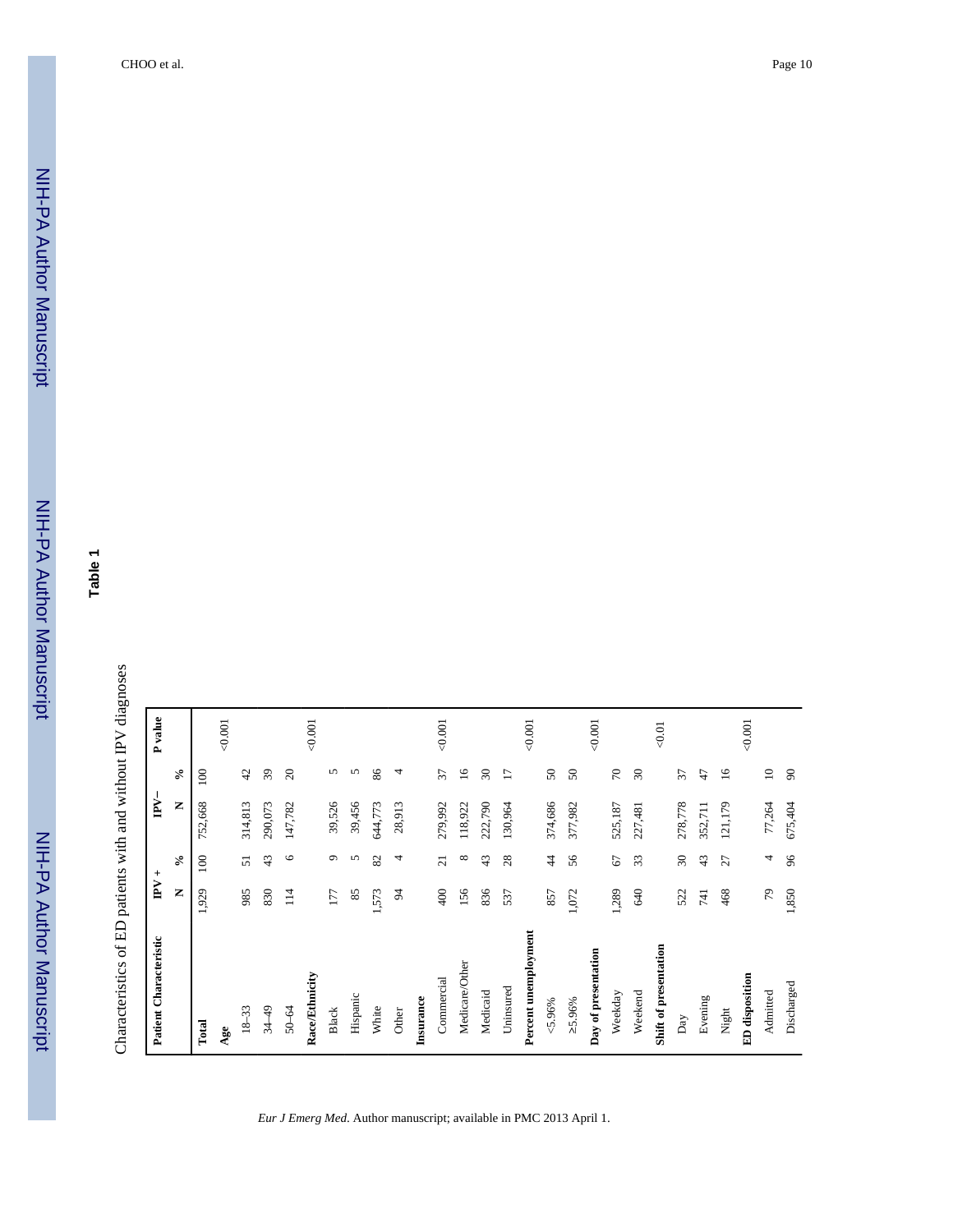| <b>Patient Characteristic</b> | $\mathbf{P} \mathbf{V}$ + |                          | $PV-$   |    | P <sub>value</sub> |
|-------------------------------|---------------------------|--------------------------|---------|----|--------------------|
|                               | z                         | $\frac{6}{6}$            | ∝<br>≍  |    |                    |
| Selected discharge diagnoses  |                           |                          |         |    |                    |
| Injury                        | 1,683                     | 87                       | 171,477 | 23 | 0.001              |
| Mental health                 | 147                       |                          | 67,152  |    | 0.045              |
| Alcohol                       | $\frac{8}{2}$             | ١c                       | 15,584  |    | 0.001              |
| Drugs                         | 22                        |                          | 11,684  |    | 0.14               |
| Pregnancy                     | 4                         | $\overline{\mathcal{C}}$ | 30,616  | 4  | 0.001              |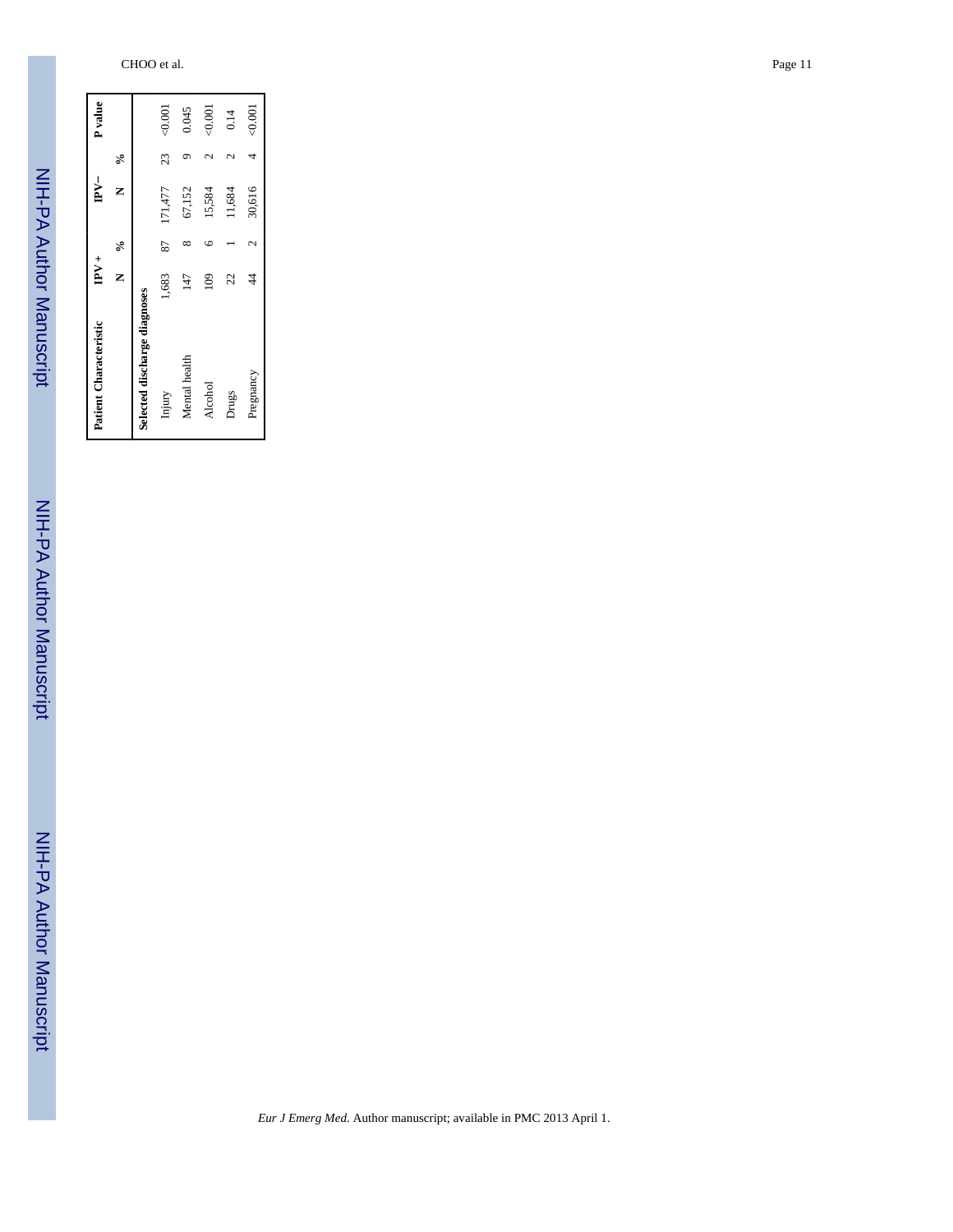#### **Table 2**

## Results of ED Administrator Survey of IPV Resources (N=21)

| <b>Resources</b>                  | $N(\%)$ with resource |
|-----------------------------------|-----------------------|
| Mandatory screening policy        | 17(81)                |
| Regular clinician training        | 1048                  |
| Public displays                   | 10(48)                |
| Standard intervention checklist   | 3(14)                 |
| Standardized screening instrument | 6(29)                 |
| On-site victim advocacy services  |                       |
| Part-time                         | 10(48)                |
| Full-time                         | 6(29)                 |
| Any                               | 16(76)                |